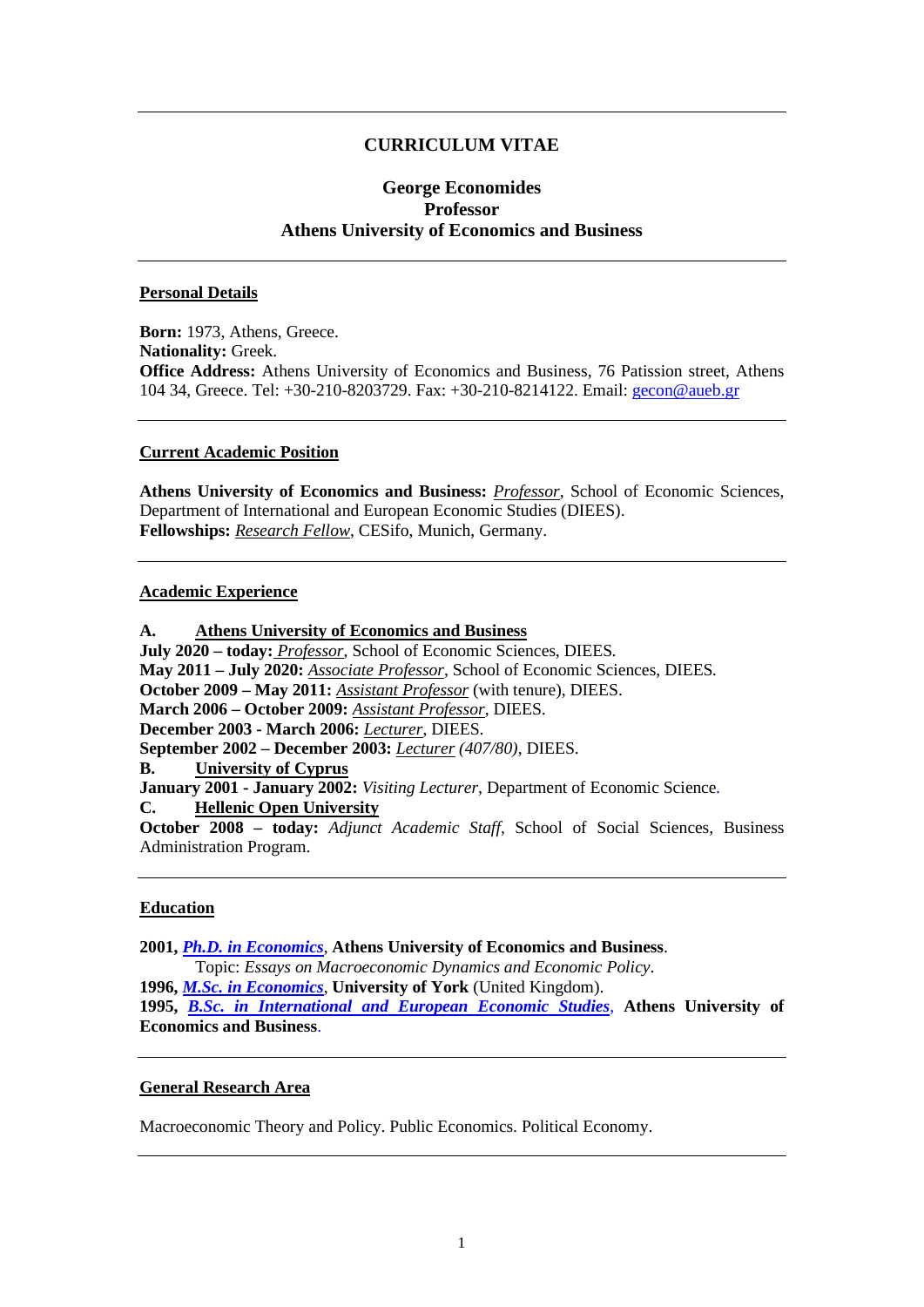## **Scientific Publications**

- **A. Publications in refereed journals**
- **[1] On the composition of public spending and taxes** (Joint with H. Park, A. Philippopoulos and S. Sakkas) 2020, *Macroeconomic Dynamics*, **forthcoming**. **[2] Optimal tax policy under tax evasion** (Joint with A. Philippopoulos and A. Rizos) 2020, *International Tax and Public Finance*, 27(2), 339-362. **[3] Optimal Taxation: Full Commitment vs Time-Consistent Equilibrium** (Joint with A. Rizos) 2019, *Economic Change and Restructuring*, **forthcoming. [4] Worker Heterogeneity and the Popularity of the Minimum Wage Institution** (Joint with T. Moutos) 2019, *Review of Economic Analysis*, **11 (1), pages 1-39. [5] Optimal taxation and the tradeoff between efficiency and redistribution** (Joint with A. Rizos) 2018, *Review of Economic Analysis*, 10(1), pages 1-43. **[6] The political economy of policy reform** (Joint with A. Hillman and A. Philippopoulos) 2017, *European Journal of Political Economy***,** 48, pages 1-3**. [7] Tuition fees, as user prices, and private incentives** (Joint with A. Philippopoulos and S. Sakkas) 2017, *European Journal of Political Economy***,** 48, pages 91-103**. [8] Public Good Provision with Robust Decision Making** (Joint with K. Angelopoulos and A. Philippopoulos) 2017, *Oxford Economic papers***,** 69(1), pages 118-142**. [9] Can Minimum Wages Raise Workers' Incomes in the Long Run?** (Joint with T. Moutos) 2016, *Journal of Public Economic Theory***,** vol. 18 (3), pages 961-978**. [10] Monetary union, even higher integration, or back to national currencies?** (Joint with A. Philippopoulos and P. Varthalitis) 2016, *CESifo Economic Studies*, vol. 62 (2), pages 232-255. **[11] Public, or Private, Providers, of Public Goods? A dynamic General Equilibrium study** (Joint with A. Philippopoulos and V. Vassilatos) 2014, *European Journal of Political Economy*, vol. 36 (5), pages 303-327. **[12] EMU: The way forward** (Joint with T. Moutos) 2013, *CESifo Economic Studies*, vol. 59 (3), pages 443-448. **[13] Smaller public sectors in the euro area: Aggregate and distributional implications** (Joint with D. Papageorgiou, A. Philippopoulos and V. Vassilatos) 2013, *CESifo Economic Studies*, vol. 59 (3), pages 536-558. **[14] First- and second-best allocations under economic and environmental uncertainty** 2013, *International Tax and Public Finance*, vol. 20 (3), pages 360-380. (Joint with K. Angelopoulos and A. Philippopoulos) **[15] Does cabinet ideology matter for the structure of tax policies?** 2012, *European Journal of Political Economy*, vol. 28 (4), pages 620-635. (Joint with K. Angelopoulos and P. Kammas) **[16] Do institutions matter for economic fluctuations? Weak property rights in a business cycle model for Mexico**

2011, *Review of Economic Dynamics*, vol. 14 (3), pages 511-531.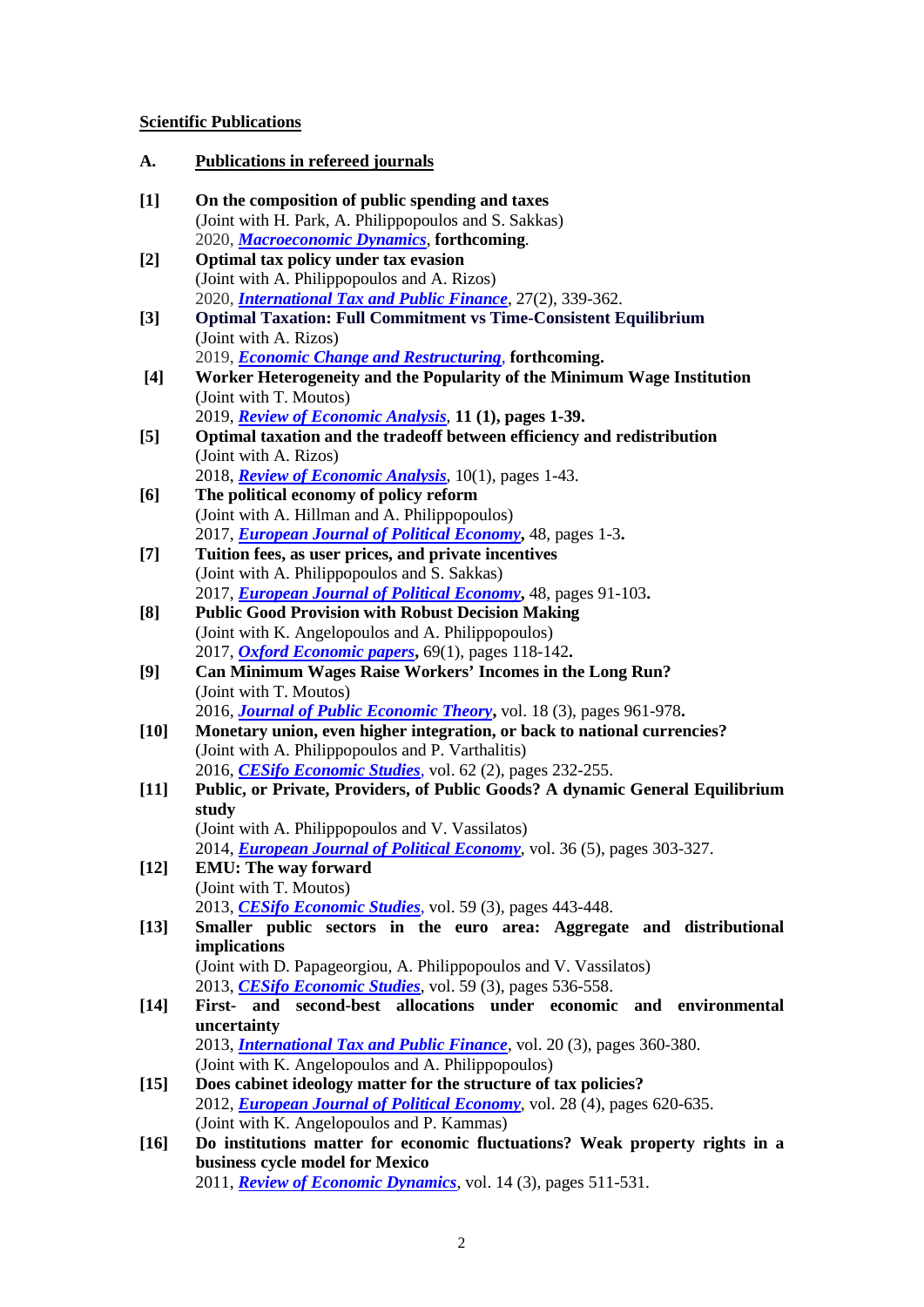(Joint with K. Angelopoulos and V. Vassilatos)

- **[17] How should the government allocate its tax revenues between productivityenhancing and utility-enhancing public goods?** 2011, *Macroeconomic Dynamics*, [vol. 15](http://journals.cambridge.org/action/displayBackIssues?jid=MDY&volumeId=15) (3), pages 336 - 364. (Joint with H. Park and A. Philippopoulos)
- **[18] The role of institutions in economic outcomes: Editorial introduction** 2009, *European Journal of Political Economy*, vol. 25 (3), pages 277-279. (Joint with P. Egger)
- **[19] Fiscal policy, rent seeking and growth under electoral uncertainty: Theory and evidence from the OECD**  2008, *Canadian Journal of Economics*, vol. 41 (4), pages 1375-1405. (Joint with K. Angelopoulos)
- **[20] Does foreign aid distort incentives and hurt growth? Theory and evidence from 75 aid-recipient countries** 2008, *Public Choice*, vol. 134(3-4), pages 463-488.
- (Joint with S. Kalyvitis and A. Philippopoulos) **[21] Growth enhancing policy is the means to sustain the environment** 2008, *Review of Economic Dynamics*, vol. 11(1), pages 207-219. (Joint with A. Philippopoulos)
- **[22] Tax-Spending Policies and Economic Growth: Theoretical Predictions and Evidence from the OECD** 2007, *European Journal of Political Economy*, vol. 23 (4), pages 885-902. (Joint with K. Angelopoulos and P. Kammas)
- **[23] Optimal protection of property rights in a general equilibrium model of growth** 2007, *Scandinavian Journal of Economics*, vol. 109 (1), pages 153-175. (Joint with H. Park and A. Philippopoulos)
- **[24] Federal transfers, environmental policy and economic growth** 2006, *Journal of Macroeconomics*, vol. 28 (4), pages 680-699. (Joint with N. Miaouli)
- **[25] How elections affect fiscal policy and growth: Revisiting the mechanism** 2003, *European Journal of Political Economy*, vol. 19 (4), pages 777-792. (Joint with A. Philippopoulos and S. Price)
- **[26] Are Nash taxes too low or too high? An example of the role of economic growth in models with public goods** 2003, *Review of Economic Dynamics*, vol. 6 (1), pages 37-53. (Joint with A. Philippopoulos)
- **[27] Testing for tax smoothing in a general equilibrium model of endogenous growth** 2002, *European Journal of Political Economy*, vol. 18 (2), pages 301-315. (Joint with J. Malley and A. Philippopoulos)
- **[28] The dynamics of a small open economy under alternative exchange rate regimes** 2000, *Ekonomia (ex Cyprus Journal of Economics)*, volume 4 (1), pages 73-94.

# **B. Publications in books**

**[1] The Greek Great Depression: A General Equilibrium Study of its Drivers** 2017, in *Political Economy Perspectives on the Greek Crisis*, I. Bournakis, C. Tsoukis, D. K. Christopoulos and T. Palivos (eds), pages 205-221. Palgrave Macmillan. (Joint with A. Philippopoulos and D. Papageorgiou)

**[2] Incentives to work and performance in the public sector** 2016, in *Public sector economics and the need for reforms*, A. Philippopoulos (ed), chapter 3, pages 157-187. MIT Press and CESifo, Cambridge, Mass. (Joint with A. Philippopoulos and P. Varthalitis)

**[3] Electoral uncertainty, economic policy and growth**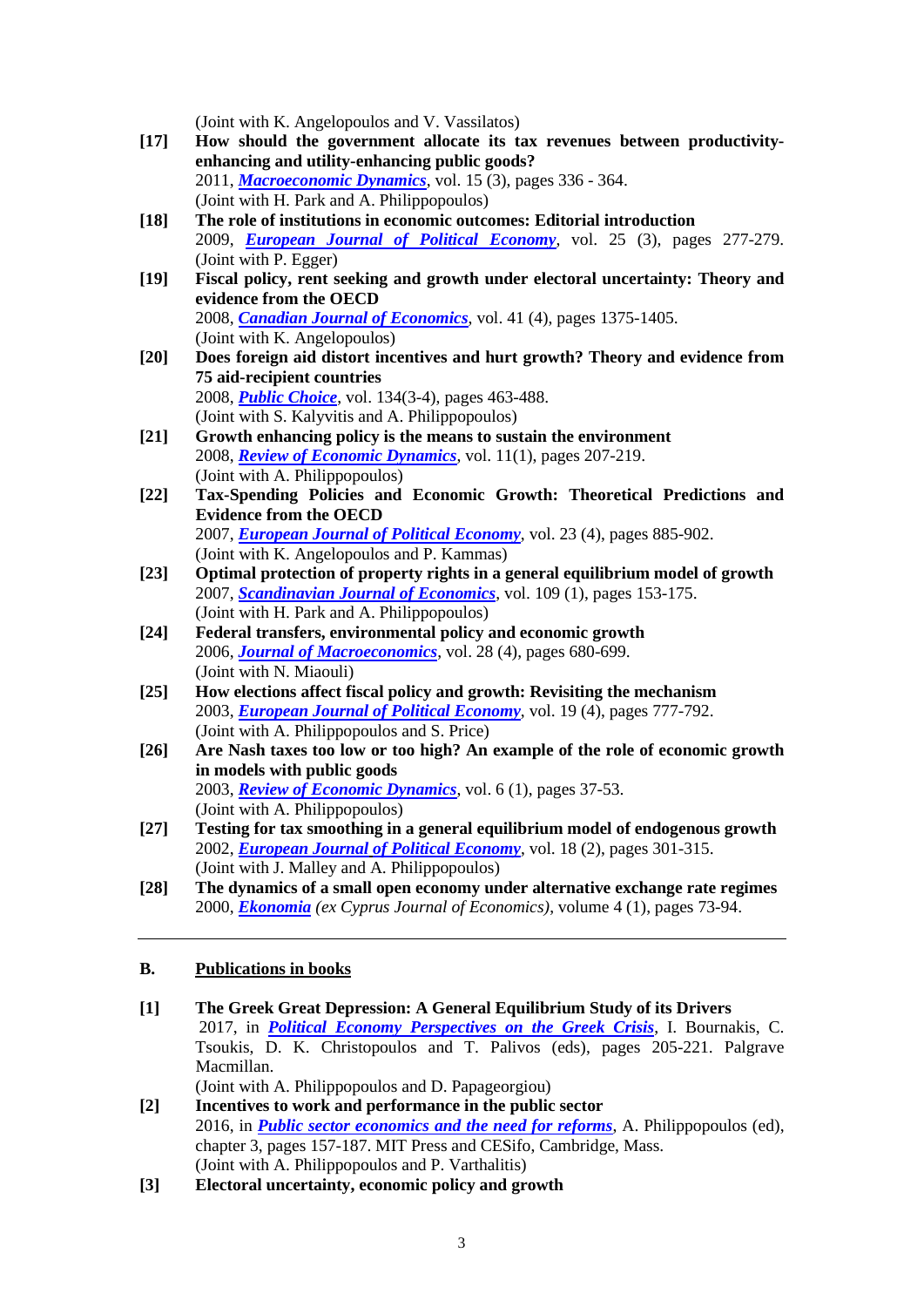2002, *Issues in Positive Political Economy*, S. Mansoob Murshed (ed), pages 57-70. Routledge, London. (Joint with N. Miaouli and A. Philippopoulos)

# **C. Publications in conference volumes**

**[1] Optimal environmental policy and economic growth** 2000, in *Proceedings of 1st Interdisciplinary Symposium on Non Linear Problems*, N. Stavrakakis and G. Athanassoulis (eds), pages 117-131. NTUA, Athens. (Joint with A. Philippopoulos)

# **D. Other publications**

- **[1] Do economists ever get it right?** 2013, *OUPblog*, **<http://blog.oup.com/2013/12/eu-economic-monetary-union/>** (Joint with T. Moutos) Republished by *NewStatesman* (December 2013). **[http://www.newstatesman.com/economics-blog/2013/12/do-economists-ever-get](http://www.newstatesman.com/economics-blog/2013/12/do-economists-ever-get-it-right)[it-right](http://www.newstatesman.com/economics-blog/2013/12/do-economists-ever-get-it-right)**
- **[2] Natural resources and economic growth.** 2002, *Economic Policy Studies*, pages 157-185. IMOP, Athens. (Joint with N. Miaouli and A. Philippopoulos, in Greek language)

# **E. Books**

- **[1] The Economics of Climate Change** (Joint A. Papandreou, E. Sartzetakis and A. Xepapadeas) 2018, Bank of Greece.
- **[2] Macroeconomic Models** (Joint with A. Philippopoulos, in Greek language) 2017, Publications AUEB.
- **[3] A blueprint for exiting the crisis: A new model of production for Greece** (Joint with P. Tsakloglou, G. Pagoulatos, C. Triantopoulos and A. Philippopoulos, in Greek language) 2016, Publications diaNEOsis.

# **F. Editorial activites**

- **[1] The political economy of policy reform** 2017, special issue by *European Journal of Political Economy*, Elsevier. (Guest Editors: George Economides, Arye L. Hillman and Apostolis Philippopoulos) **[2] EMU: The way forward**
- 2013, special issue by *CESifo Economic Studies*, vol. 59 (3), Oxford Academic. (Guest Editors: George Economides and Thomas Moutos)
- **[3] The role of Institutions in Economic Outcomes** 2009, special issue by *European Journal of Political Economy*, vol. 25 (3), Elsevier. (Guest Editors: George Economides and Peter Egger)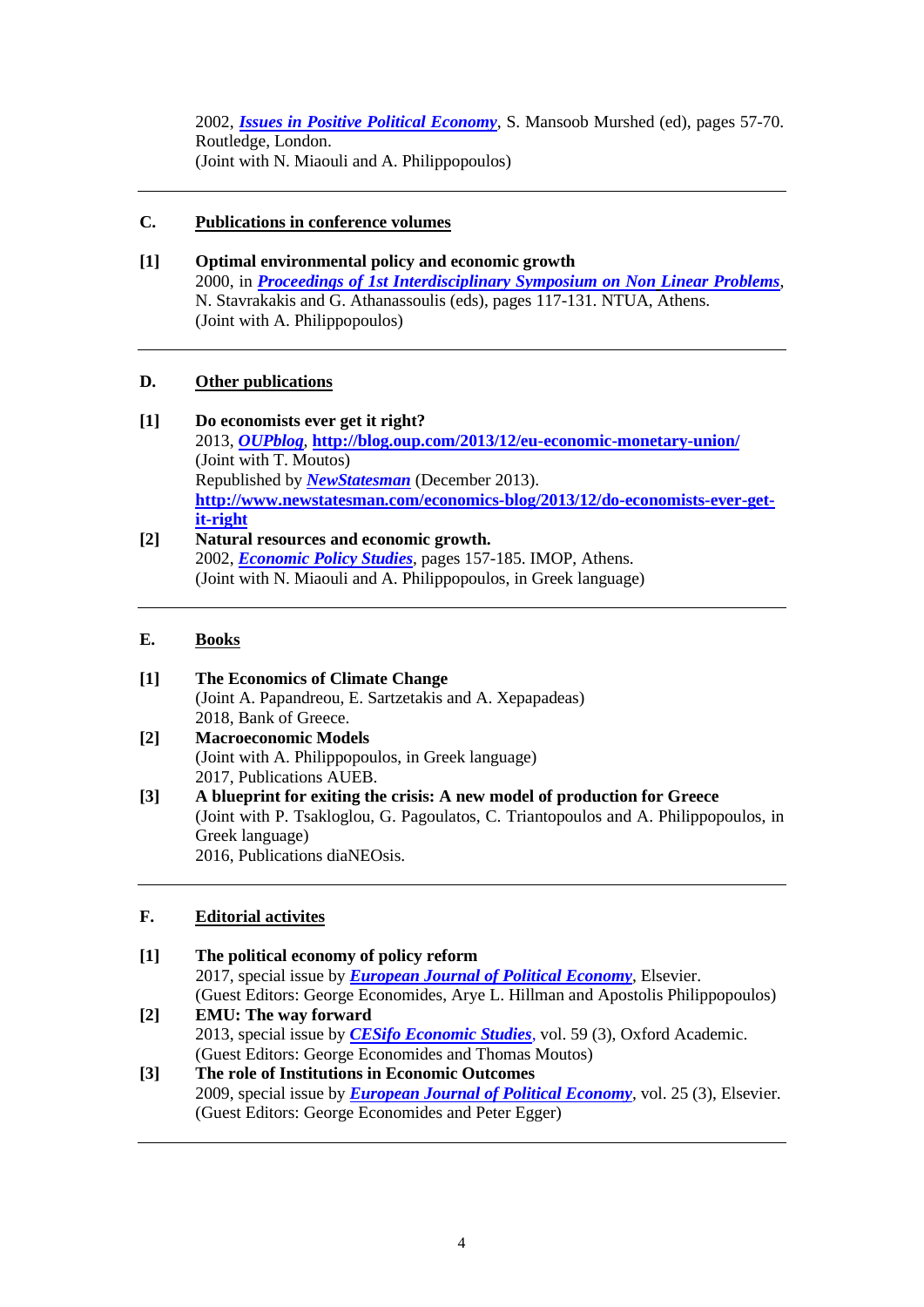## **Working Papers**

- **A. Papers submitted to journals**
- **[1] User prices and incentives** (Joint with A. Philippopoulos)
- **[2] On the Interaction Between Minimum Wage Adoption and Fiscal Redistribution: A Theoretical and Empirical Investigation** (Joint with P. Kammas and T. Moutos) *CESifo Working Paper*, no 8355.
- **[3] Macroeconomic Policy Lessons from Greece from the Debt Crisis** (Joint with D. Papageorgiou and A. Philippopoulos) *CESifo Working Paper*, no 8188.
- **[4] Monetary policy under climate change** (Joint with A. Xepapadeas) *CESifo Working Paper*, no 7021.
- **[5] The effects of climate change on a small open economy** (Joint with A. Xepapadeas) *CESifo Working Paper*, no 7582.

# **B. Unpublished working papers**

- **[1] What is the best environmental policy? Taxes, permits and rules under economic and environmental uncertainty** *CESifo Working Paper*, no 2980. (Joint with K. Angelopoulos and A. Philippopoulos)
- **[2] Resource extraction and the dynamics of endogenous growth**
- **[3] Nash tax rates and public good provision: Revisiting free riding in a growing economy**
- **[4] The primal versus the dual approach to the optimal Ramsey tax problem**  (Joint with A. Philippopoulos and V. Vassilatos)
- **[5] Optimal second-best fiscal policies in a general equilibrium model of growth** (Joint with V. Vassilatos)
- **[6] Electoral uncertainty, fiscal policy, and economic growth: Theory and evidence from the UK and a panel of parliamentary democracies** (Joint with D. Asteriou, A. Philippopoulos and S. Price)
- **C. Work in Progress**
- **[1] Climate change and Central Bank Policy** (Joint with A. Xepapadeas)
- **[2] Fiscal multipliers and intermediate goods** (Joint with A. Philippopoulos and A. Rizos)
- **[3] Tax reforms, labour unions and tax evasion** (Joint with A. Rizos)

## **Citations**

Google Scholar: 930. h-index: 16, i-10 index: 18. Scopus: 256. h-index: 9.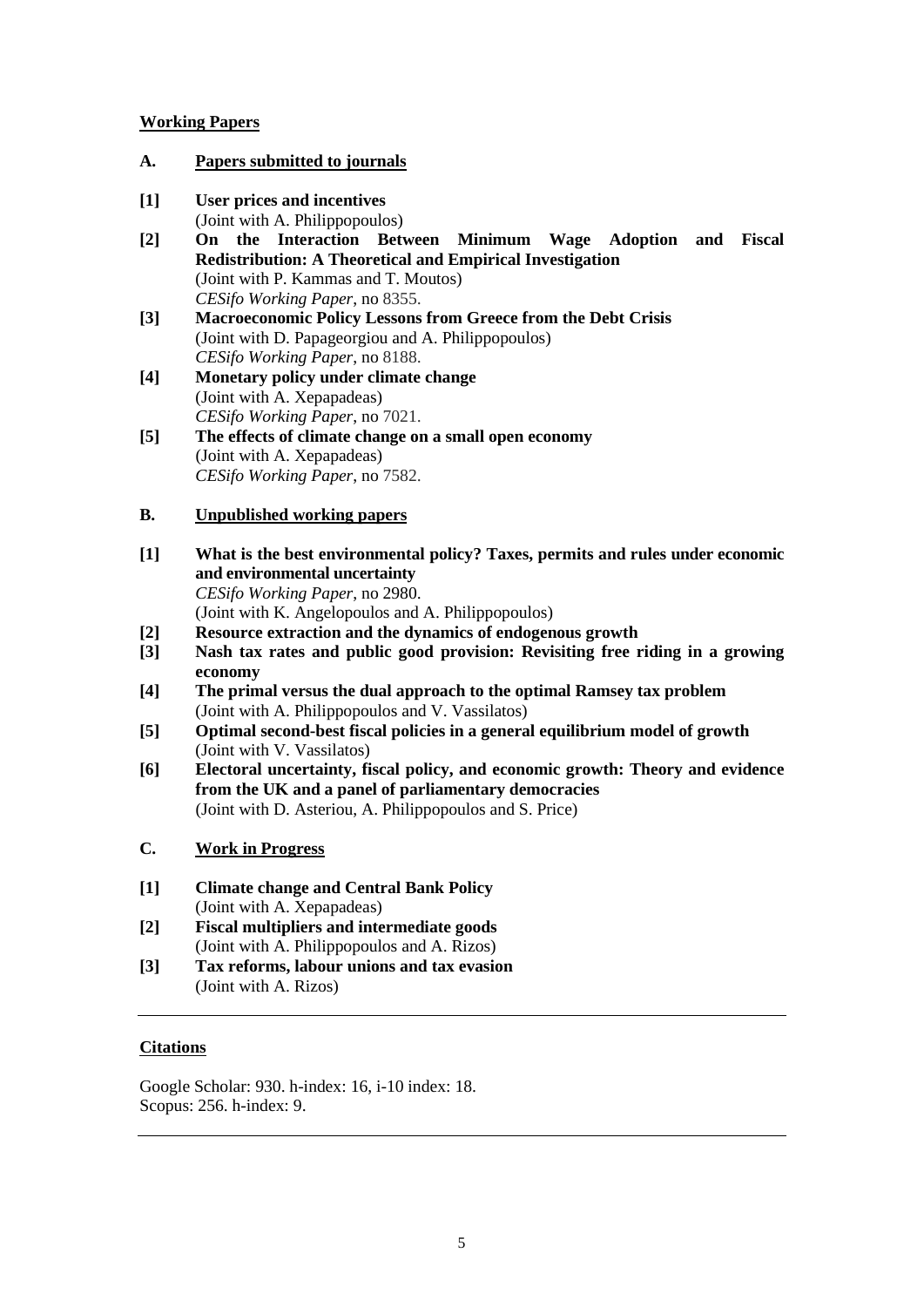#### **Conferences**

I have participated and presented papers at:

- **[1] 25th EAERE Annual Conference**, Berlin\_online, June 23 July 3, 2020.
- **[2] ASSET Annual Meeting**, Athens (Greece), October 25-27, 2019.
- **[3] 5th International Conference on Applied Theory, Macro and Empirical Finance**, Thessaloniki (Greece), April 22-23, 2019.
- **[4] Conference on «Greece and the Euro: From Crisis to Recovery», Tufts University and Hellenic Observatory of LSE,** Boston (US), April 12, 2019.
- **[5] 2019 Meeting of the European Public Choice Society,** Jerusalem (Israel), April 1-4, 2019.
- **[6] 2018 Meeting of the European Public Choice Society,** Rome (Italy), April 11-14, 2018.
- **[7] 32nd Annual Congress of the EEA**, Lisbon (Portugal), August 20 25, 2017.
- **[8] 2017 Public Economic Theory (PET) conference,** Paris (France), July 10-13, 2017.
- **[9] ASSET Annual Meeting**, Thessaloniki (Greece), November 10-12, 2016.
- **[10] International Conference on** *"Public policy and public sector reforms"*, Delphi (Greece), June 5-6, 2015.
- **[11] ASSET Annual Meeting**, Ain-ex-Provence (France), November 6-8, 2014.
- **[12] CESifo Venice Summer Institute workshop on** "**Reforming the public sector",**  island of San Servolo, Venice (Italy), July 25-26, 2014.
- **[13] 28th Annual Congress of the EEA**, Gothenburg (Sweden), August 26 30, 2013.
- **[14] CESifo Venice Summer Institute workshop on** "**Political Economy and Instruments of Environmental Politics",** island of San Servolo, Venice (Italy), July 24-25, 2013.
- **[15] 10th EBES Conference,** Istanbul (Turkey), May 22-25, 2013.
- **[16] 27th Annual Congress of the EEA**, Malaga (Spain), August 27 31, 2012.
- **[17] 66th Congress of the International Institute of Public Finance (IIPF)**, Upsalla (Sweden), August 23- 26, 2010.
- **[18] Rimini Conference in Economics and Finance**, Rimini (Italy), June 10-13, 2010.
- **[19] 24th Annual Congress of the EEA**, Barcelona (Spain), August 23 27, 2009.
- **[20] ASSET Annual Meeting**, Florence (Italy), November 7-9, 2008.
- **[21] 64th Congress of the International Institute of Public Finance (IIPF)**, Maastricht (The Netherlands), August 22- 25, 2008
- **[22] Royal Economic Society Conference**, Warwick (United Kingdom), March 17-19, 2008.
- **[23] Royal Economic Society Conference**, Warwick (United Kingdom), April 11-13, 2007.
- **[24] ASSET Annual Meeting**, Lisbon (Portugal) November 2-4, 2006.
- **[25] 62nd Congress of the International Institute of Public Finance (IIPF)**, Paphos (Cyprus), August 28- 31, 2006.
- **[26] 4th Conference on Research in Economic Theory and Econometrics**, Syros (Greece), July 11-14, 2005.
- **[27] 3rd Conference on Research in Economic Theory and Econometrics**, Syros (Greece), July 12-15, 2004.
- **[28] 8th International Conference on Macroeconomic Analysis and International Finance**, Rethymno (Greece), May 27-29, 2004.
- **[29] Royal Economic Society Conference**, Swansea (United Kingdom) April 5-7, 2004.
- **[30] CESifo-Delphi Conferences: Designing the new EU**, Munich (Germany), November 15, 2003.
- **[31] 57th Congress of the International Institute of Public Finance (IIPF)**, Linz (Austria), August 27-30, 2001.
- **[32] 15th Annual Congress of the EEA**, Bolzano (Italy), August 30 September 1, 2000.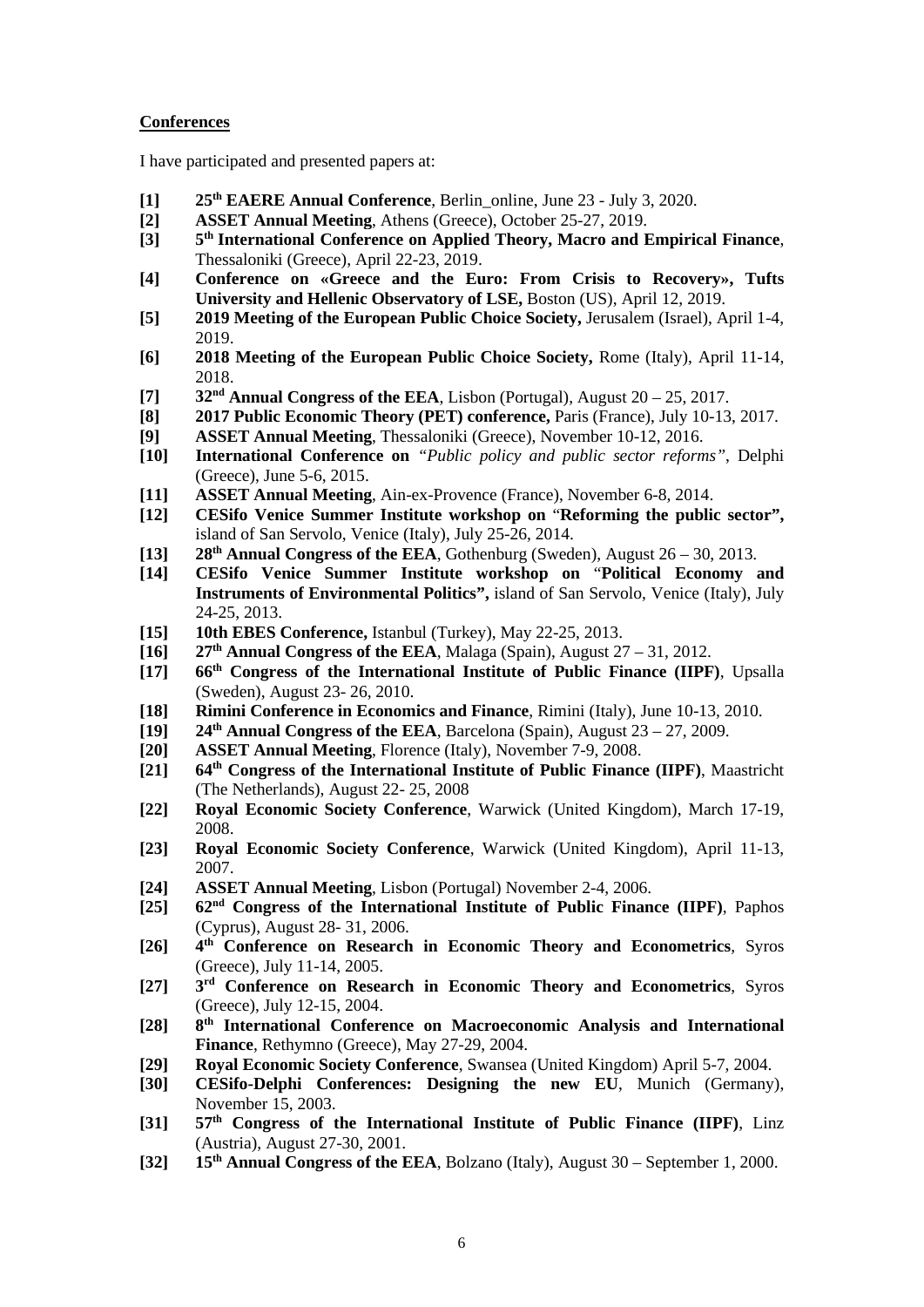- **[33] Royal Economic Society/Scottish Economic Society Conference**, St Andrews (United Kingdom), July 10-13, 2000.
- **[34] EAERE conference**, Rethymno (Greece), June 29 July 1, 2000.
- **[35] 7th Conference of Athens Institute of Economic Policy Studies on "Environment and Microeconomic Policy"**, Rethymno (Greece), November 6, 1999.
- **[36] ESEM Annual Meeting**, Santiago de Compostella (Spain), August 29 September 1, 1999.
- **[37] 3rd International Conference on Macroeconomic Analysis and International Finance**, Rethymno (Greece), May 26-30, 1999.
- **[38] IESG Easter Mini-Conference**, Warwick (United Kingdom), April 15-16, 1999.
- **[39] 2nd International Workshop for PhD students**, Prague (Chech Republic), May 15- 16, 1998.

#### **Research Grants**

- **[1] 2020, «**Redistributive policies and Social Norms: An application to the Greek economy» financed by the European Social Fund. Principal Investigator: A. Philippopoulos. Position in the project: Senior Researcher. *In progress*
- **[2] 2018,** «The Greek great depression: Barriers to, and engines of, growth», research project financed by the Hellenic Observatory of the LSE. Principal Investigator: A. Philippopoulos. Position in the project: Senior Researcher. *In progress*
- **[3] 2017,** «Climate change and monetary policy», research project financed by the Bank of Greece. Principal Investigator: A. Xepapadeas. Position in the project: Senior Researcher. *Completed*
- **[4] 2017,** «Is there scope for social consultation?», research project financed by the private think tank DIANEOSIS. Position in the project: Principal Investigator. *Completed*
- **[5] 2016,** "Reforming the spending-tax mix in an OLG general equilibrium model", research program DRASIS II**,** financed by Athens University of Economics and Business. Position in the project: Principal Investigator. *Completed*
- **[6] 2015,** «A blueprint for the rebirth of Greek economy», research project financed by the private think tank DIANEOSIS. Principal Investigator: P. Tsakloglou. Position in the project: Researcher. *Completed*
- **[7] 2014**, «Reforming the public sector: A general equilibrium study», research program "ARISTEIA II", financed by NSRF (2013-2015). Principal Investigator: A. Philippopoulos. Position in the project: Senior Researcher. *Completed*
- **[8] 2012**, «Optimal Environmental Policies under Uncertainty, Transboundary Pollution, and Globalization», research program Thales, financed by NSRF (2011-2015). Principal Investigator: A. Adam. Position in the project: Researcher. *Completed*
- **[9] 2010, «**Dynamic fiscal policy multipliers revisited». 2nd research program PEVE, financed by Athens University of Economics and Business. Position in the project: Principal Investigator. *Completed*
- **[10] 2008, «**Fiscal Policy, Macroeconomic Stability and Growth». 1st research program PEVE, financed by Athens University of Economics and Business. Principal Investigator: A. Philippopoulos. Position in the project: Senior Researcher. *Completed*

## **Other Scientific Activities**

**[1]** *Scientific Co-organizer (with M. Thum and T. Moutos)* of the Conference with topic: *"The Minimum Wage Institution: Empirical, Theoretical, and Political Economy Aspects"* that took place in Hydra, June 8-9, 2018.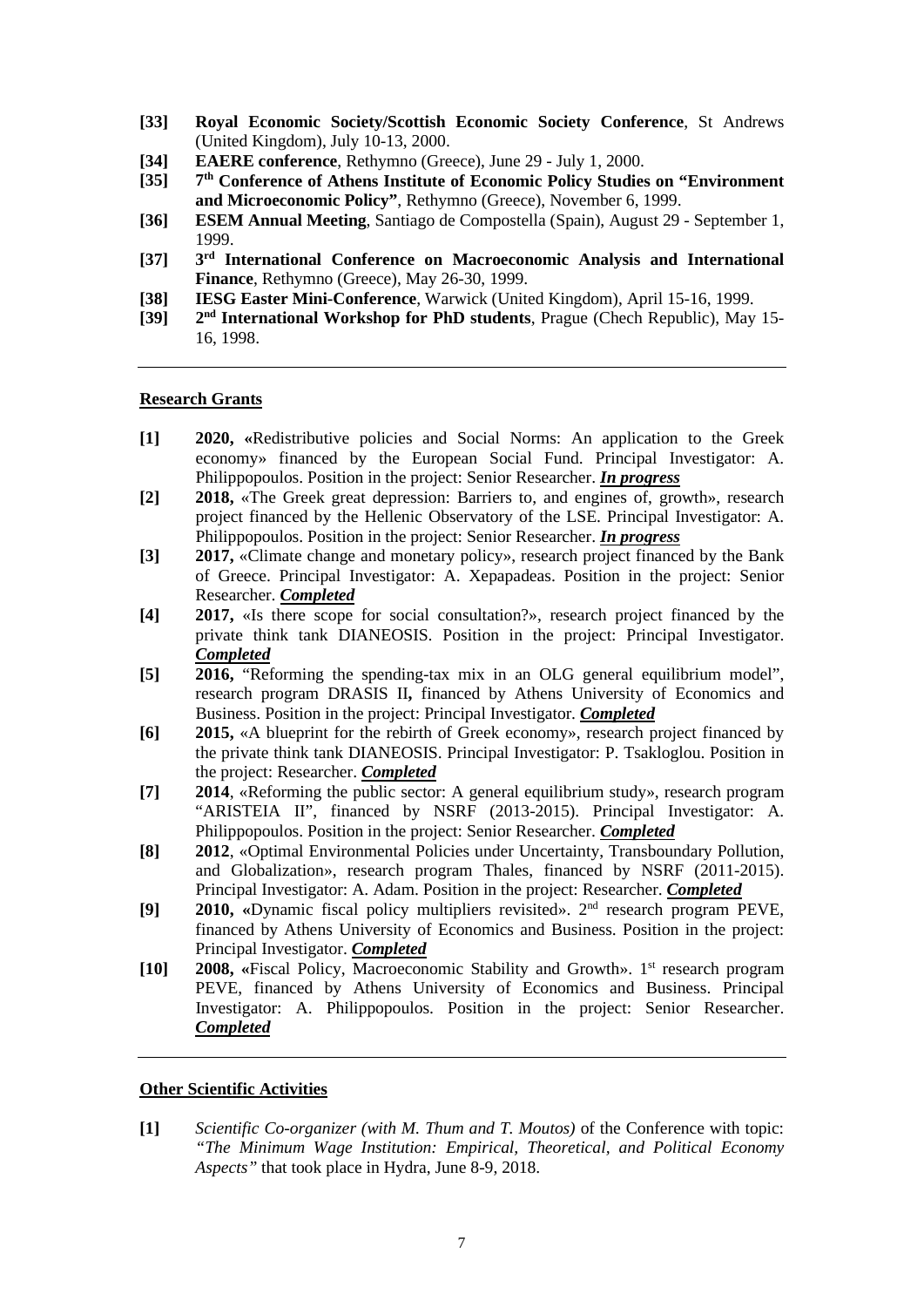- **[2]** *Scientific Co-organizer (with A. Hillman and A. Philippopoulos)* of the Conference with topic: *"Public policy and public sector reforms"* that took place in Delphi, June 5-6, 2015. Selected papers were published in a special issue of the *European Journal of Political Economy*, in which I acted as one of the *Guest Editors* (with A. Hillman, and A. Philippopoulos).
- **[3]** *Scientific Co-organizer (with T. Moutos and Hans-Werner Sinn)* of the 2011 CESifo-Delphi Conference with topic: *"EMU: The way forward"* that took place in Hydra, September 23-24, 2011. Selected papers were published in a special issue of the *CESifo Economic Studies* with title "EMU: The way forward". In this issue I acted as one of the *Guest Editors* (*with T. Moutos*).
- **[4]** *Scientific Co-organizer (with P. Egger and T. Moutos)* of the 2010 CESifo-Delphi Conference with topic: *"Financial Markets, Corporate Governance and Macroeconomic Outcomes"* that took place in Munich, June 4-5, 2010.
- **[5]** *Scientific Co-organizer (with P. Egger and T. Moutos)* of the 2009 CESifo-Delphi Conference with topic: *"Human Capital and the Global Division of Labour"* that took place in Delphi, June 12-13, 2009.
- **[6]** *Scientific Co-organizer (with P. Egger and T. Moutos)* of the 2008 CESifo-Delphi Conference with topic: *"Government, Institutions and Macroeconomic Performance"* that took place in Munich, May 29-31, 2008. Selected papers were published in a special issue of the *European Journal of Political Economy* with title "Institutions". In this issue I acted as one of the *Guest Editors* (*with P. Egger*).
- **[7]** *Member of the Scientific Committee* of the 2016 ASSET annual meeting.
- **[8]** *Member of the 2010 and 2009 Scientific Committee* of the RES PhD Meeting.

# **REFEREE**

#### I have acted as a referee for:

*American Economic Review, International Economic Review, Journal of International Economics, Journal of Public Economics, Macroeconomic Dynamics, European Economic Review, Scandinavian Journal of Economics, Oxford Economic Papers, Journal of Economic Growth, Nonlinear Dynamics and Econometrics, Public Choice, Economic Inquiry, Economics of Governance, European Journal of Political Economy, Journal of Macroeconomics, International Tax and Public Finance, Envrironmental and Resource Economics, Review of International Economics, Review of Development Economics, Journal of Economics, Review of Economic Analysis, World Development, Scottish Journal of Political Economy, FinanzArchiv/Public Finance Analysis, Technological and Economic Development of Economy, Journal of Empirical Finance, Journal of Public Finance and Public Choice, Ekonomia (ex Cyprus Journal of Economics).*

# **Teaching Experience (***Athens University of Economics & Business and University of Cyprus***)**

#### **A. Undergraduate and Postgraduate Courses**

- Macroeconomics  $(1<sup>st</sup>, 2<sup>nd</sup>, 3<sup>rd</sup>$  year, Postgraduate)
- Microeconomics ( $1<sup>st</sup>$  and  $2<sup>nd</sup>$  year)
- International Macroeconomics (Postgraduate)
- International Economics (Erasmus)
- International Financial Markets (Postgraduate)
- Economics of Money, Banking and Financial Markets (Postgraduate)
- Growth Enhancing Policies (Postgraduate)
- Economic Analysis for Business Decisions (Postgraduate)